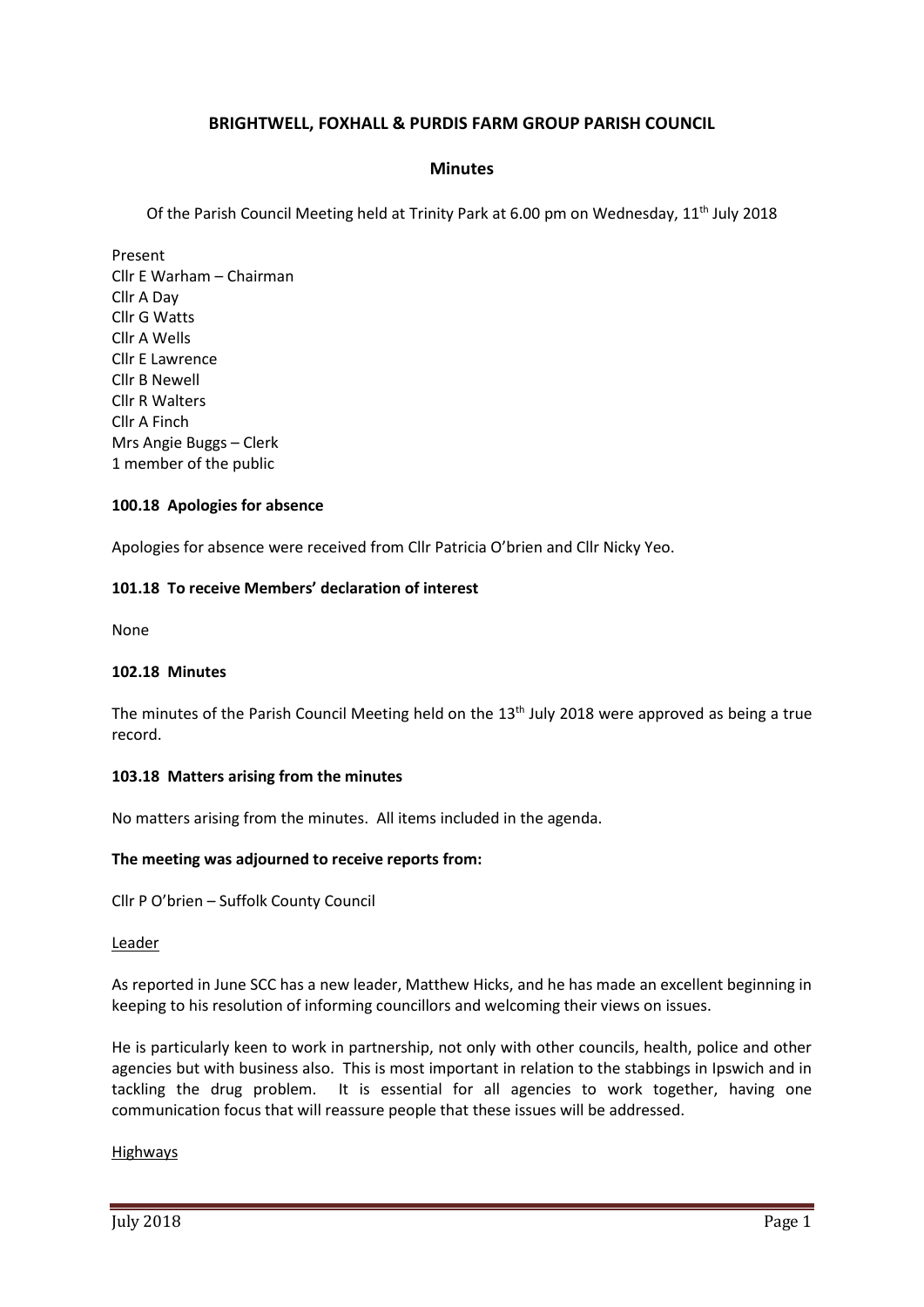A major review of Highways is underway and to progress this a new councillor has been appointed, Cllr Mary Evans. Cllr Evans wishes to make sure the highways limited budget is used to best effect. The areas to be reviewed are:

- Existing policy which determines how resources are deployed, known as the Suffolk Highway Maintenance Operational Plan (HMOP)
- How utility companies coordinate roadworks and are held to account for their actions
- How residents, councillors and businesses are informed about road repairs and how they can access information
- The approach to, and importance of, innovation within Suffolk Highways
- Financial control and contract management
- How the location of potholes on the road is considered alongside the width and depth, recognising the impact they can have on cyclists and motorcyclists
- How town and parish councils can work closer with Suffolk Highways to make the best use of their local knowledge, skills, money and time.

As you cannot have failed to notice, Suffolk Highways has been repairing potholes and surface dressing roads. It pledged to surface dress 1,000 miles of road by 2021.

A new Highways Improvement and Innovations Board has been established to oversee the areas that will make up the review. There is a lot of good practice that goes unnoticed, plus inefficient ways of working, that must be addressed. This is why the review has been established.

## Police

I visited the mobile police unit that was set up in Ipswich, in the Norwich Rd area, after the stabbings. The unit was there to reassure the public and gain information. I spoke to the superintendent on duty and learnt much, mostly just how difficult it is to engage with the public. This is because the community is scared to come forward and give any information. Quite understandable.

The drug gangs target young vulnerable children, make them feel needed and thus 'hook' them in. What are the police doing? But it is just not the police that have to be involved. As stated earlier, it is an issue for the whole of society and the agencies, health, social services, and importantly parents, all working together. A huge task.

The potential sale of Police HQ at Martlesham is being considered. If it goes ahead it would mean a further 250 homes.

## Events

Suffolk residents are invited to come along and chat with the Leader of the Council, other county councillors and senior managers about their concerns and ideas for the county of Suffolk. Events at:

- **Framlingham**: Tuesday 18 September
- **Bury St Edmunds**: Wednesday 26 September
- **Haverhill**: Friday 12 October
- **Ipswich**: Thursday 25 October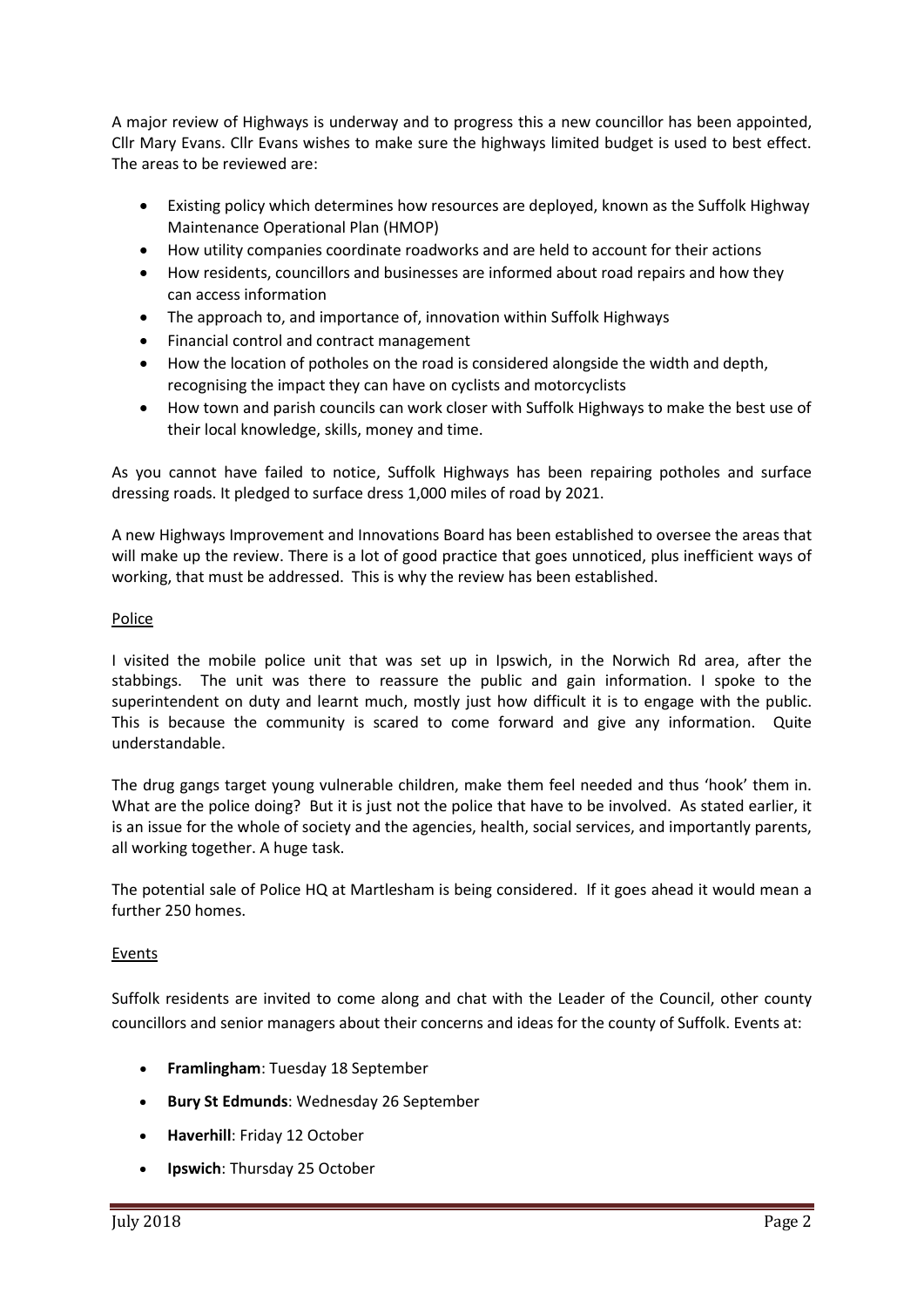## Cllr N Yeo – Suffolk Coastal District Council

I am sorry that I will not be at your Parish Council meeting this month but I am on holiday.

I notice that on the Agenda there will be a discussion on the new Ward boundaries and that as a Parish Council there will probably be a comment sent on to the Boundary Commission. I return on 26 July and so if you wish to have an informal meeting with me on this before any communication is sent to the Boundary Commission I am more than happy to do this as the consultation period continues until 27 August.

During the last month I have attended various events that have taken place in Suffolk in my role as Chairman and visited Sudbury for Suffolk Day and Bury St Edmunds for Armed Forces Day plus I also was in Framlingham to watch the start of the Suffolk Coastal part of the Women's' Cycle Race.

I am glad to say that the new Deben Leisure is now open after a £3.5 million refurbishment and is the first project to be completed in Suffolk Coastal's five-year programme to improve leisure facilities and encourage more people to become active. If you wish to become a member or know anyone who wishes to join the link is [www.placesforpeopleleisure.org/centres/deben-leisure](http://www.placesforpeopleleisure.org/centres/deben-leisure-centre/)[centre/](http://www.placesforpeopleleisure.org/centres/deben-leisure-centre/)

The garden waste scheme has had over 31,000 residents sign up for this which is really good news. The income derived from this is £ 1.385m will go a long way to help the Council pay for waste disposal which at the moment costs around £ 3.5m per year. Also, on waste there will be 15 new smart litter bins to be installed around the County on a trial basis to try and reduce littering on the County's trunk roads. The bins will be lit with a sign reading Litter with a slightly wider slit to help put large rubbish in and will be bright orange with reflected white signage stating "Keep Suffolk Beautiful ". The bins are being funded by a £10,000 award secured by Suffolk Waste Partnership from the Government's Litter Innovation Fund and hopefully if this is successful more bins will be put around the County.

I hope you all have a lovely Summer and look forward to seeing you again soon.

The meeting was re-convened

### **104.18 Clerk's Report**

The purpose of this report is to update members on outstanding issues, items received after the deadline for agenda items, correspondence and action taken by the Clerk.

### Suffolk Coastal District Plan

Invitation from Councillor Fryatt, Cabinet Member for Planning:

Town/Parish Councils are invited to a briefing session on Wednesday, 18<sup>th</sup> July 2018 (19.00 – 20.00) on the Suffolk Coastal Local Plan. This briefing session will be held in the Deben Conference Room at the SCDC Council Offices at East Suffolk House.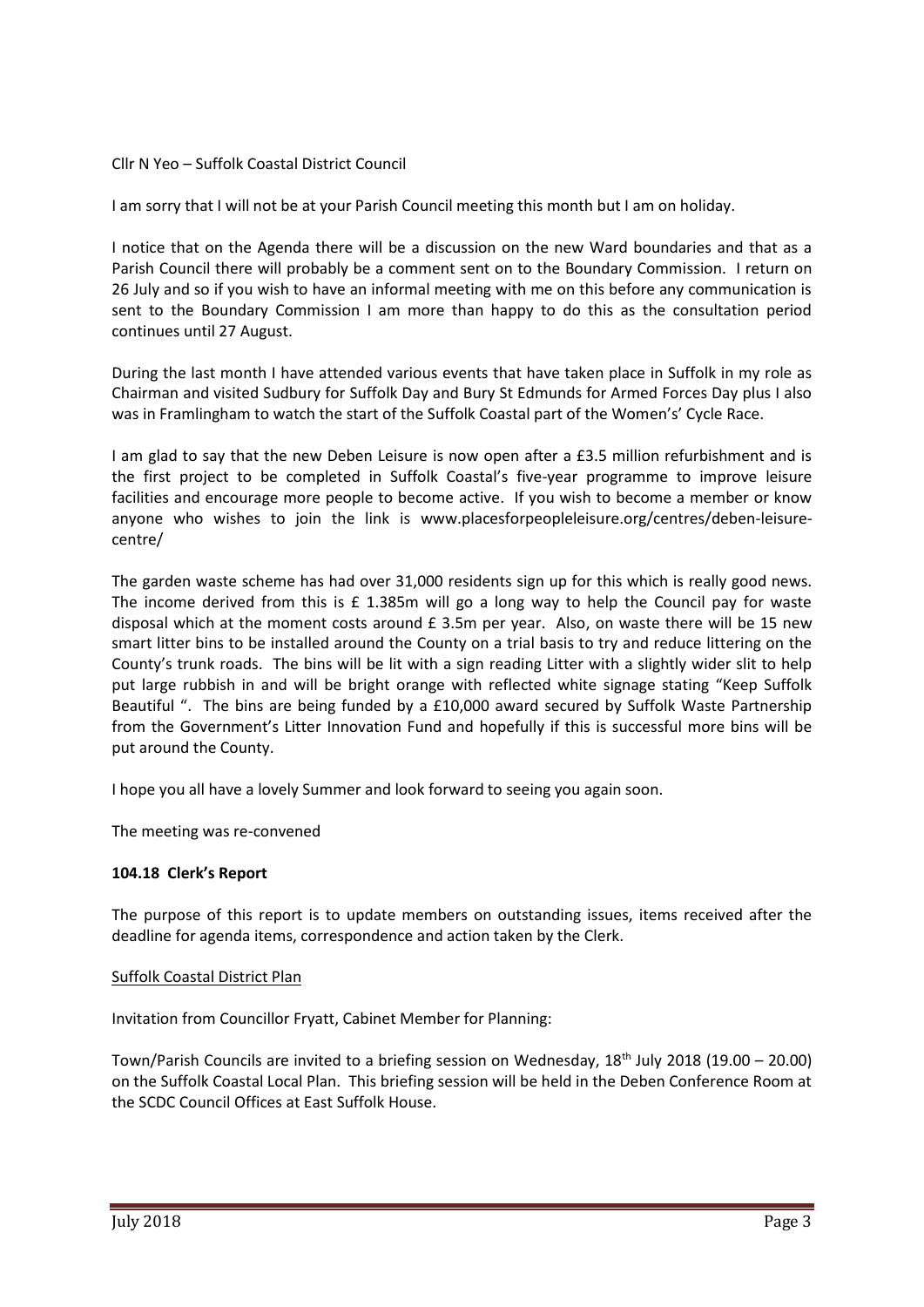Subject to Cabinet approval the Council will be undertaking a period of public consultation on the First Draft Plan from 20<sup>th</sup> July to 14<sup>th</sup> September 2018. Town/Parish Council are invited to attend this briefing session to learn more about the forthcoming consultation.

# Email from Ben Woolnough at SCDC re Brightwell Lakes

This document has already been circulated to councillors.

Brightwell Lakes is moving forward at a swift pace. CEG and Carlyle Land Ltd progressed onto the detailed design stage immediately after approval including new consultants specialising in the detail and implementation.

The first application will be a Reserved Matters application for the detail of the spine road (Boulevard) and Ipswich Road routes leading up to the proposed school location. This will cover the layout, appearance and landscaping of those internal routes along with the way the A12 bund/wall and landscaping will be addressed. I also expect the application to include detailed landscaping proposals for the SANG area around the lake and leading to Ipswich Road and some of the edges. The application should also be accompanied by some detail to discharge various planning conditions. Some of the detail will not be significantly different from what you have previously seen as illustrative material in the Outline application. It will have some detailed construction and engineering information, particularly for the road, and it will provide a clearer picture of how the site will come forward as the earliest infrastructure for this community. Once this determined, the housing parcels can come forward and presently the applicants are marketing three parcels to housebuilders between the A12 and Ipswich Road 'SANG valley' for up to 500 of the first homes.

Based on progress so far, that reserved matters application could be received as soon as the end of next week. This would mean a consultation period over late June/early July. Unfortunately, I will also be involved in the Bell Lane, Kesgrave Inquiry for part of that time so my availability to address any early queries may be limited. I will do my best to call around Parish Clerks in the first week of July. After the consultation period I hope the application could be determined by the end of August and I will update you in July on how determination will progress.

Finally, I haven't forgotten about my promise to establish the Brightwell Lakes Liaison Group, I am working on this and will be in touch to get it running well in advance of any housing applications coming in.

## **105.18 Bus Shelter – Bucklesham Road**

Cllr Walters reported that the Golf Club solicitor is now producing an agreement. The Golf Club have agreed for the Parish Council to site the bus shelter however part of the agreement will be that if the Golf Club are granted planning permission for the land the Parish Council agrees to remove the bus shelter. Cllr Walters said that he had spoken to Simon Barnett at Suffolk County Council and agreed to let him know as soon as the agreement is signed. With regard to the siting of the VAS sign. The Golf Club have agreed to cover the cost of putting the pole back in position. **Action: Cllr Walters**

## **106.18 VAS Equipment**

Cllr Finch reported that the VAS sign has been in its current position for 5 weeks. Cllr Finch will download the data and report back to the Parish Council on the analysis of the data. **Action: Cllr Finch**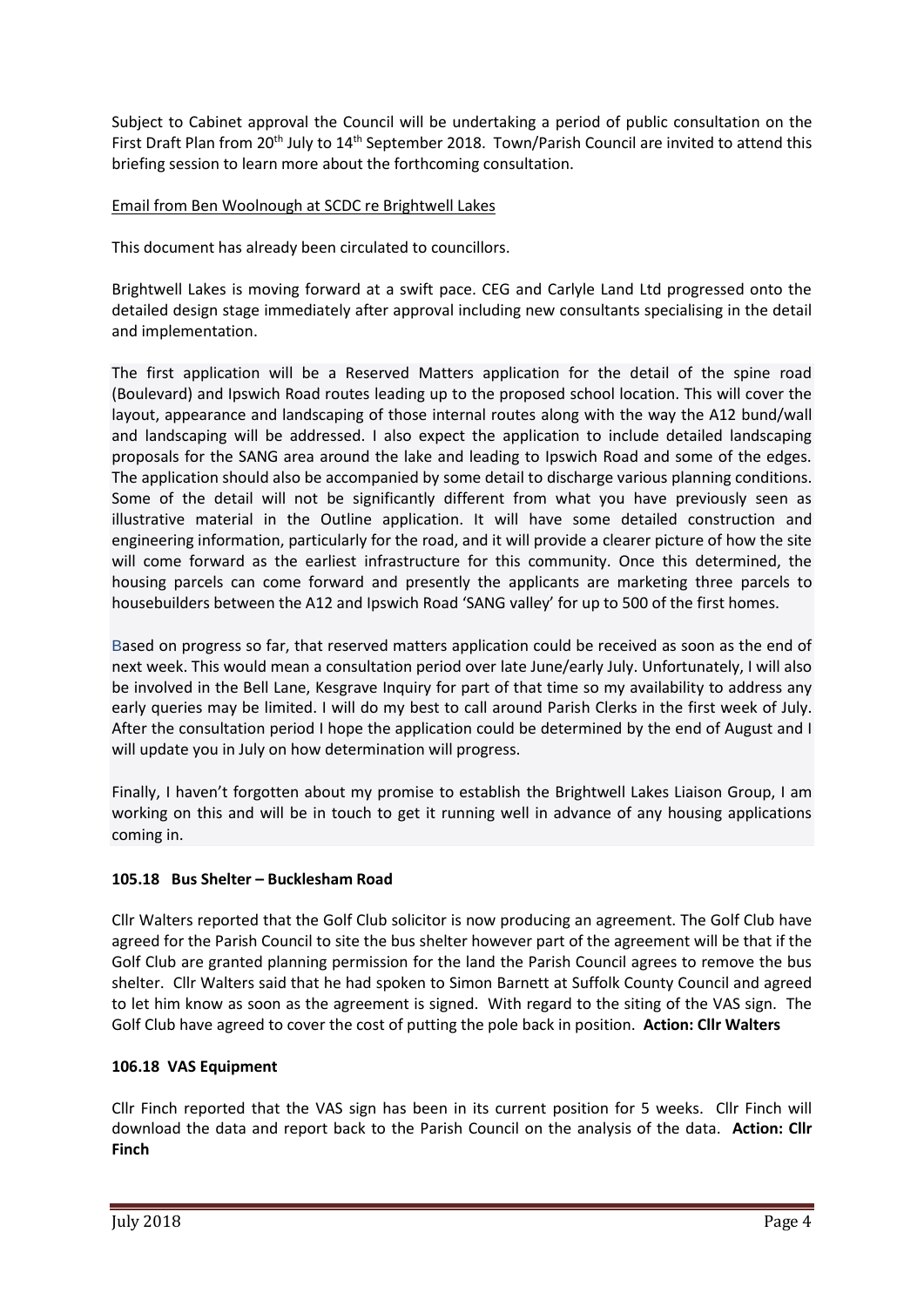## **107.18 To discuss the CIL receipts allocated to Foxhall because of the Straight Road development**

Cllr Day reported that the Clerk had received an estimate from David Chenery Suffolk County Council Highways for the cost of the new sign of £500.00 plus staff costs etc of £78.00. Cllr Day proposed, seconded Cllr Finch that the Parish Council accept the estimate – all in favour. The Clerk was requested to confirm with David Chenery what signs he is proposing to erect. Councillors felt that they would like to see warning signs at this junction. **Action: Clerk**

## **108.18 To discuss Locality Budget 2018/2019**

This item was deferred until the September 2018 meeting. **Action: Clerk**

### **109.18 To discuss the Major Review of Highways Budget in Suffolk**

This item was deferred until the September 2018 meeting. **Action: Clerk**

## **110.18 To discuss the Ward Boundary Consultation**

Cllr Watts reported that Cllr Wells, Cllr Warham and himself had attended the presentation on the Boundary Commission proposal. The proposal put forward by Suffolk Coastal District Council proposes the reshaping of the constituents and reducing the number of councillors from 90 to 55 which means that majority of the wards will be two councillor wards. The Parish Council have until the 28<sup>th</sup> August 2018 to make any comments.

## **111.18 To discuss the Suffolk Coastal Local Plan – First Draft Local Plan**

Cllr Watts reported that a presentation will be held on Wednesday, 17<sup>th</sup> July at 7.30 pm. Cllr Watts reported that Cllr Newell and himself are attending and will report back to the next meeting. **Action: Clerk / Cllr Watts**

### **112.18 Donation to Brightwell Church S137**

The Clerk reported that the Parish Council had received a request for a donation for the upkeep of the churchyard. Following discussion Cllr Wells proposed, seconded Cllr Watts that the Parish Council donate £250.00 to the church – all in favour. **Action: Clerk**

### **113.18 Planning**

Cllr Watts reported that no contentious planning applications had been received since last months meeting.

### **114.18 Finance**

| £296.12 |
|---------|
| £183.00 |
| £250.00 |
|         |

Cllr Warham seconded Cllr Wells that the above expenditure is approved – all in favour.